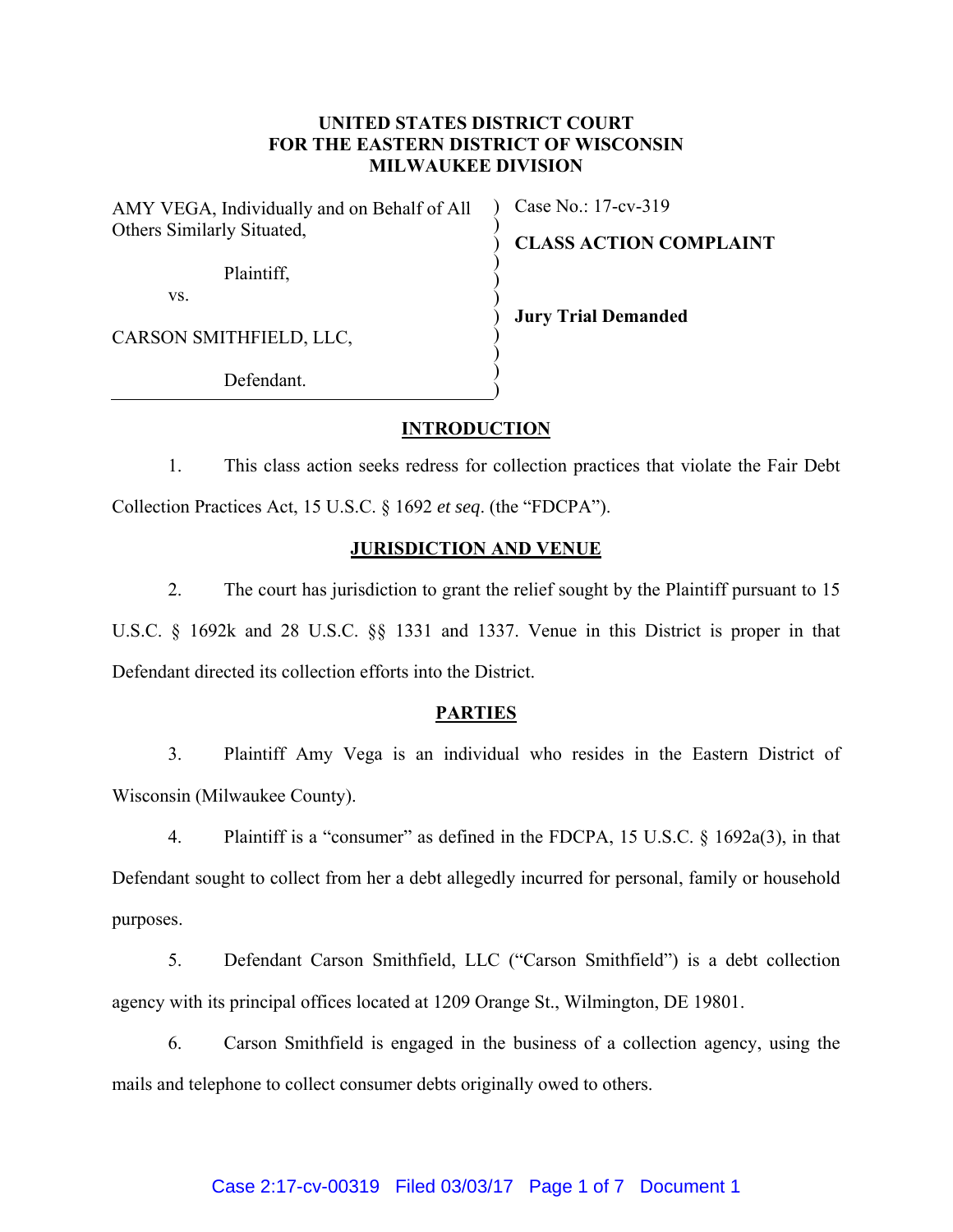7. Carson Smithfield is engaged in the business of collecting debts owed to others and incurred for personal, family or household purposes. Carson Smithfield is a debt collector as defined in 15 U.S.C. § 1692a.

#### **FACTS**

8. On or about November 23, 2016, Carson Smithfield mailed a debt collection letter to Plaintiff regarding an alleged debt, allegedly owed "Merrick Bank Corporation" ("Merrick"). A copy of this letter is attached to this complaint as Exhibit A.

9. Upon information and belief, the alleged debt that Carson Smithfield was attempting to collect was a personal credit card account and used only for personal, family or household purposes.

10. Upon information and belief, Exhibit A is a form letter, generated by computer,

and with the information specific to Plaintiff inserted by computer.

11. Upon information and belief, Exhibit A is a form debt collection letter used by Carson Smithfield to attempt to collect alleged debts.

12. Exhibit A contains the following settlement offer:

Merrick Bank Corporation will consider your account settled if you make a one-time payment of \$731.83 (which equals 40.0% of the outstanding balance of \$1,829.58) on or before January 15, 2017.

- Extended Offer (pay over time)<br>Merrick Bank Corporation will consider your account settled if you make payments as follows:<br>• Remit your first payment in the amount of \$38.12 within 35 days from the date of this letter.<br>• consecutive 23 months. (24 payments total)
	- Accepting the Extended Payment Offer will result in payment of an amount that is greater than what you would pay under the Lump Sum Offer.

You are under no obligation to accept either of these offers. If you do not accept one of these settlement offers, we will attempt to contact you to collect the balance on your account, less any payments you may have made.

13. The letter purports to offer settling the debt for about 40% or 50% of the total

alleged debt.

Lump Sum (single payment)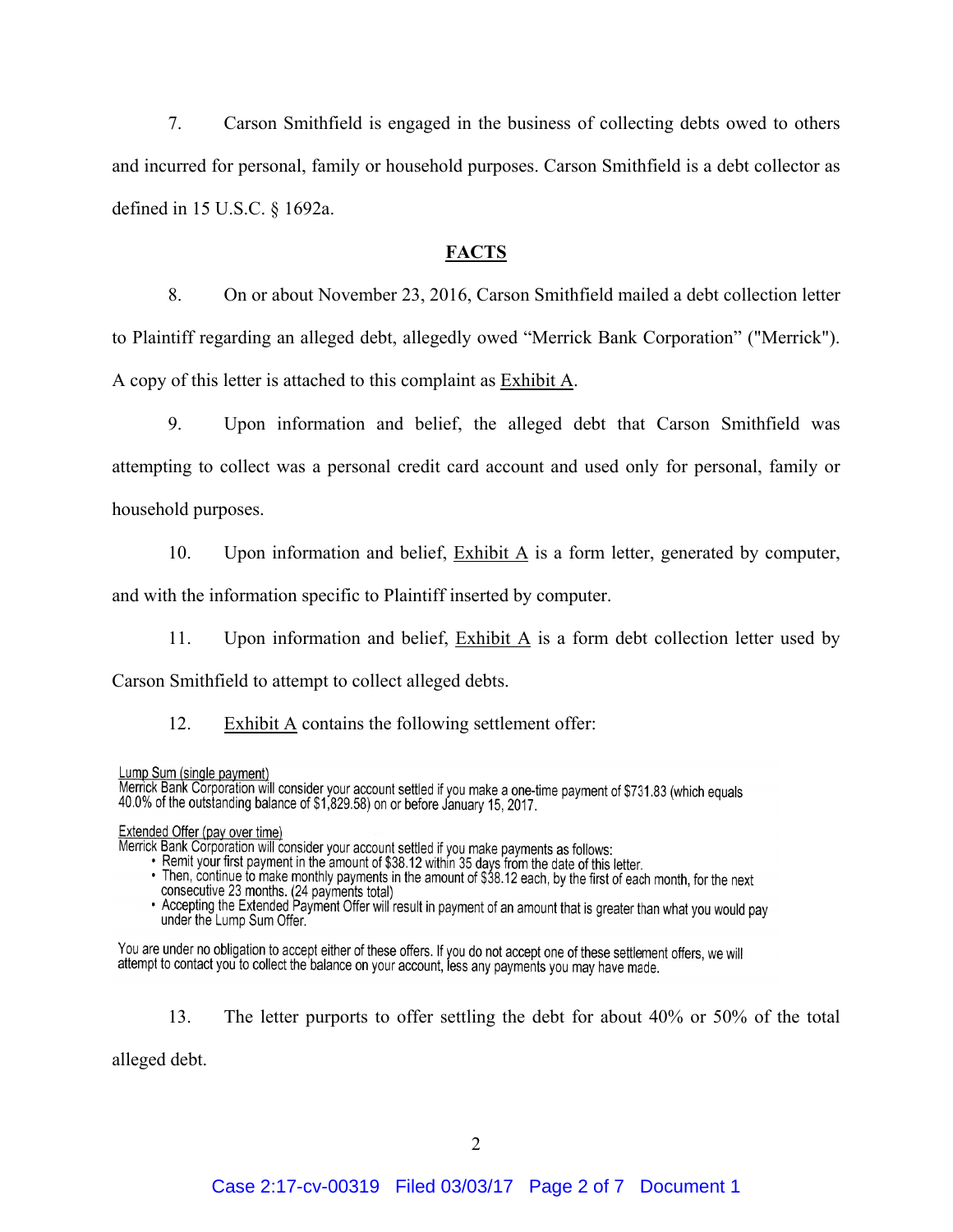14. The settlement offer in  $Exhibit A$  falsely states or implies that the settlement offer is valid only if payment is made on or before January 15, 2017 or the first payment in the extended offer is remitted within 35 days of the date of the letter (Exhibit A).

15. Upon information and belief, Carson Smithfield had authority from Merrick to settle consumers' accounts for 40% or 50% of the amount owed, or less, at any time.

16. Statements such as a settlement offer is a "limited time offer," or that the offer expires on a specific date, or that payments must be received by that date, are false and misleading because the same offer is, upon information and belief, available at any time.

17. Such false statements are material false statements, as they impart in the unsophisticated consumer, a false belief that he or she must hurry to take advantage of a limitedtime opportunity, when in reality, there is no such time limit.

18. The Seventh Circuit has established "safe harbor" language regarding settlement offers in collection letters:

> As in previous cases in which we have created safe-harbor language for use in cases under the Fair Debt Collection Practices Act, we think the present concern can be adequately addressed yet the unsophisticated consumer still be protected against receiving a false impression of his options by the debt collector's including with the offer the following language: "We are not obligated to renew this offer." The word "obligated" is strong and even the unsophisticated consumer will realize that there is a renewal possibility but that it is not assured.

*Evory v. RJM Acquisitions Funding L.L.C.*, 505 F.3d 769, 775-76 (7th Cir. 2007).

19. Carson Smithfield did not use the safe harbor language in Exhibit A. Instead, Carson Smithfield stated that "*You* are under no obligation to accept either of these offers." Exhibit A (emphasis added). This construction turns the safe harbor language on its head.

20. The language in *Evory* is intended to convey that the debt collector and/or the creditor are not required to renew a settlement offer after it expires or is revoked. Carson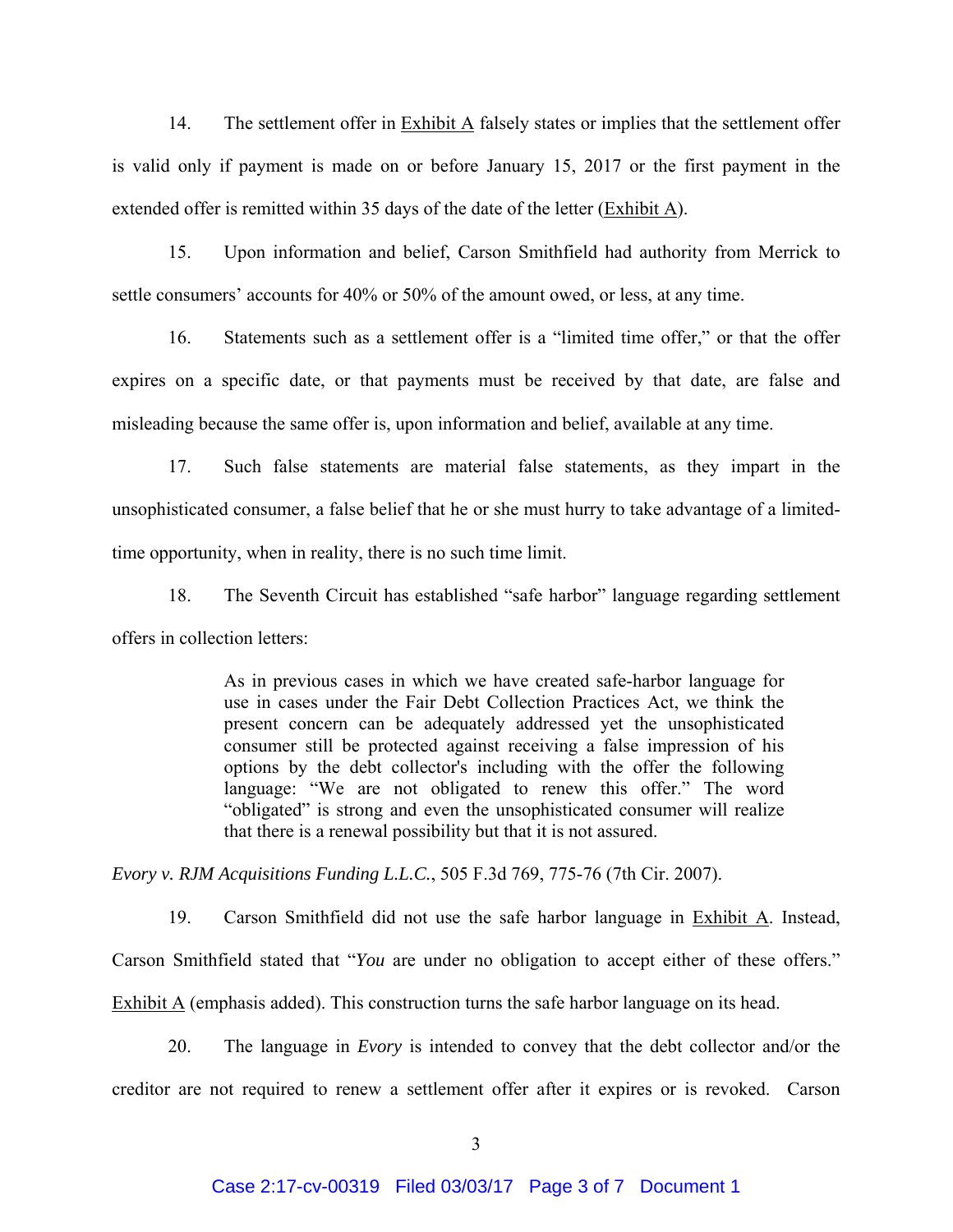Smithfield's language does not communicate that information at all and in fact, adds an additional layer of confusion by implying that a consumer could ever be "obligated" to accept a settlement offer.

21. Upon information and belief, the deadlines in Exhibit A to respond to the settlement offers are a sham. There are no actual deadlines. The sole purpose of the purported deadlines is to impart in the consumer a false sense of urgency.

22. Plaintiff was confused by Exhibit A.

23. Plaintiff had to spend time and money investigating Exhibit A and the consequences of any potential responses to Exhibit A.

24. Plaintiff had to take time to obtain and meet with counsel, including travel to counsel's office by car and its related expenses (including but not limited to the cost of gasoline and mileage), to advise Plaintiff on the consequences of Exhibit A.

25. The FDCPA creates substantive rights for consumers; violations cause injury to consumers, and such injuries are concrete and particularized. *Quinn v. Specialized Loan Servicing, LLC*, No. 16 C 2021, 2016 U.S. Dist. LEXIS 107299 \*8-13 (N.D. Ill. Aug. 11, 2016) (rejecting challenge to Plaintiff's standing based upon alleged FDCPA statutory violation); *Lane v. Bayview Loan Servicing, LLC*, No. 15 C 10446, 2016 U.S. Dist. LEXIS 89258 \*9-10 (N.D. Ill. July 11, 2016) ("When a federal statute is violated, and especially when Congress has created a cause of action for its violation, by definition Congress has created a legally protected interest that it deems important enough for a lawsuit."); *Church v. Accretive Health, Inc.*, No. 15-15708, 2016 U.S. App. LEXIS 12414 \*7-11 (11th Cir. July 6, 2016) (same); *see also Mogg v. Jacobs*, No. 15-CV-1142-JPG-DGW, 2016 U.S. Dist. LEXIS 33229, 2016 WL 1029396, at \*5 (S.D. Ill. Mar. 15, 2016) ("Congress does have the power to enact statutes creating legal rights, the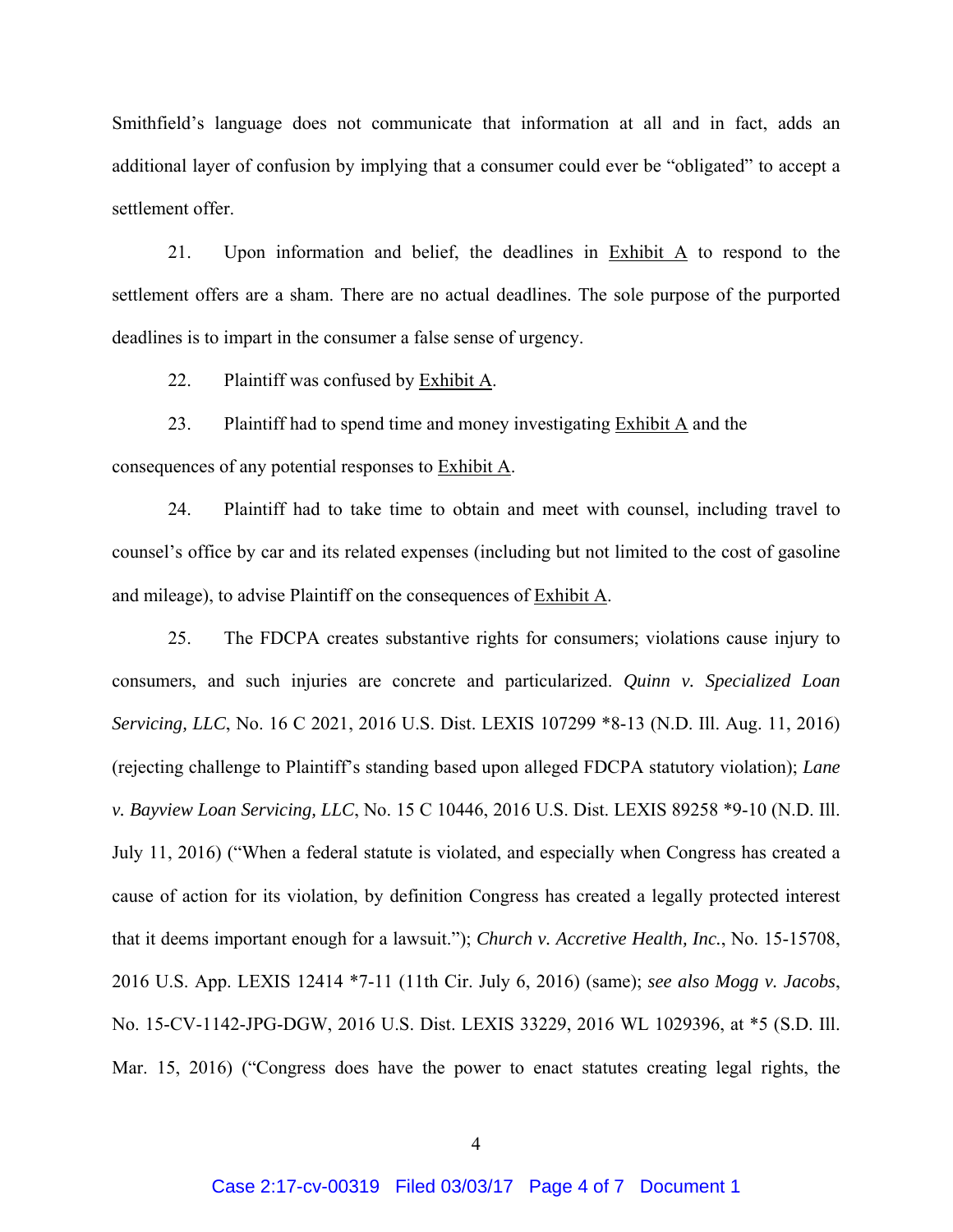invasion of which creates standing, even though no injury would exist without the statute," (quoting *Sterk v. Redbox Automated Retail, LLC*, 770 F.3d 618, 623 (7th Cir. 2014)). For this reason, and to encourage consumers to bring FDCPA actions, Congress authorized an award of statutory damages for violations. 15 U.S.C. § 1692k(a).

26. Moreover, Congress has explicitly described the FDCPA as regulating "abusive practices" in debt collection. 15 U.S.C.  $\S$  1692(a) – 1692(e). Any person who receives a debt collection letter containing a violation of the FDCPA is a victim of abusive practices. *See* 15 U.S.C. §§ 1692(e) ("It is the purpose of this subchapter to eliminate abusive debt collection practices by debt collectors, to insure that those debt collectors who refrain from using abusive debt collection practices are not competitively disadvantaged, and to promote consistent State action to protect consumers against debt collection abuses").

27. 15 U.S.C. § 1692e generally prohibits "any false, deceptive, or misleading representation or means in connection with the collection of any debt."

28. 15 U.S.C. § 1692e(10) specifically prohibits the "use of any false representation or deceptive means to collect or attempt to collect any debt."

29. 15 U.S.C. § 1692f generally prohibits "unfair or unconscionable means to collect or attempt to collect any debt."

#### **COUNT I – FDCPA**

30. Plaintiff incorporates by reference as if fully set forth herein the allegations contained in the preceding paragraphs of this Complaint.

31. Exhibit A includes false and misleading statements to the effect that the settlement offer is for a limited time only.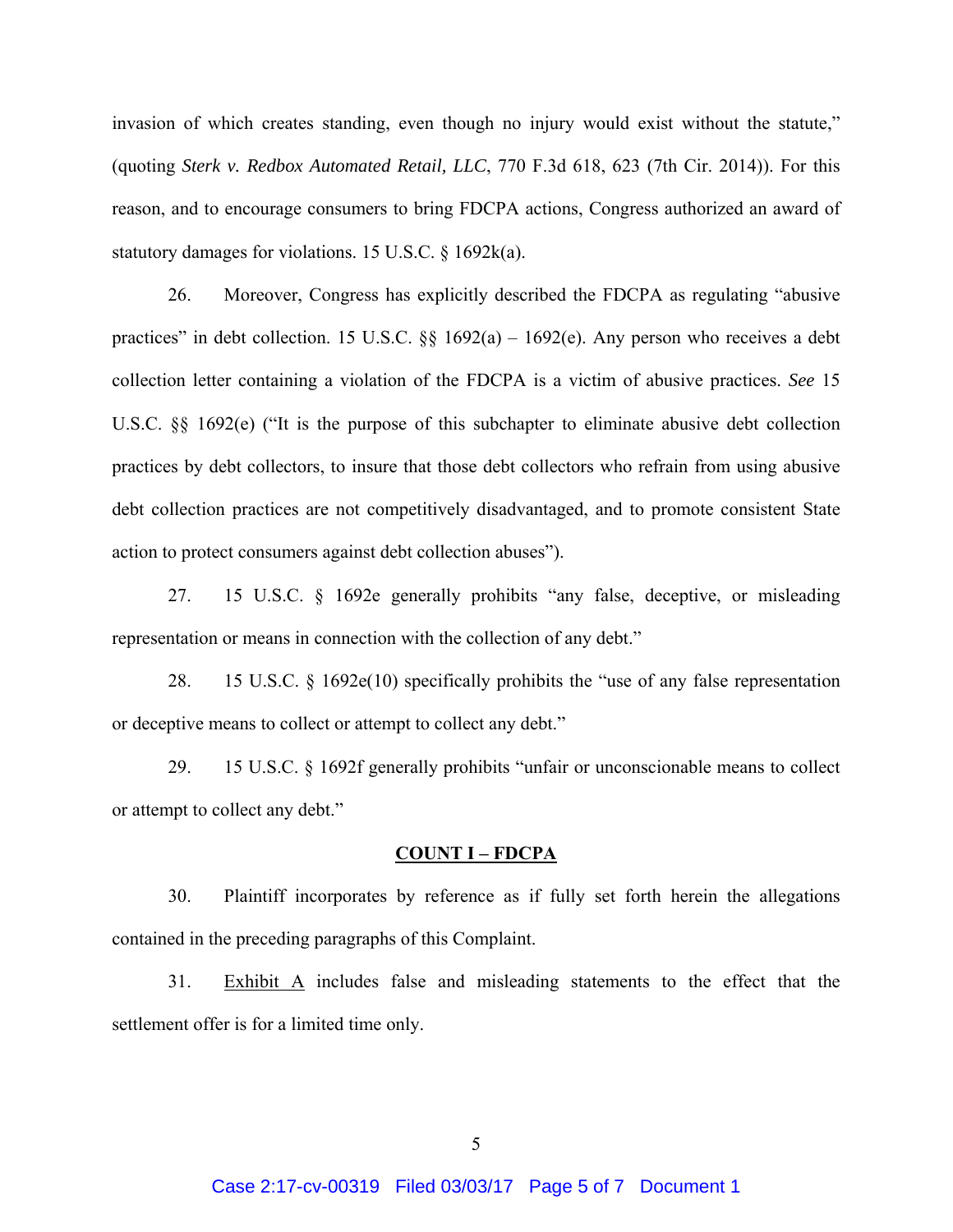32. Upon information and belief, the creditor and/or Carson Smithfield would settle Plaintiff's and class members' debts at the offered discount and likely for less at any time, regardless of the supposed deadline.

33. Exhibit A also confusingly implies that a consumer could be "obligated" to accept a settlement offer, instead of conveying that the debt collector and/or the creditor are not "obligated" to renew a settlement offer after it expires or is revoked.

34. Defendant violated 15 U.S.C. §§ 1692e, 1692e(10) and 1692f.

#### **CLASS ALLEGATIONS**

35. Plaintiff brings this action on behalf of a Class, consisting of (a) all natural persons in the State of Wisconsin (b) who were sent an initial collection letter in the form represented by Exhibit A to the complain in this action, (c) seeking to collect a debt for personal, family or household purposes, (d) between March 3, 2016 and March 3, 2017, inclusive, (e) that was not returned by the postal service.

36. The Class is so numerous that joinder is impracticable. Upon information and belief, there are more than 50 members of the Class.

37. There are questions of law and fact common to the members of the class, which common questions predominate over any questions that affect only individual class members. The predominant common question is whether the Defendant complied with 15 U.S.C. §§ 1692e, 1692e(10) and 1692f.

38. Plaintiff's claims are typical of the claims of the Class members. All are based on the same factual and legal theories.

39. Plaintiff will fairly and adequately represent the interests of the Class members. Plaintiff has retained counsel experienced in consumer credit and debt collection abuse cases.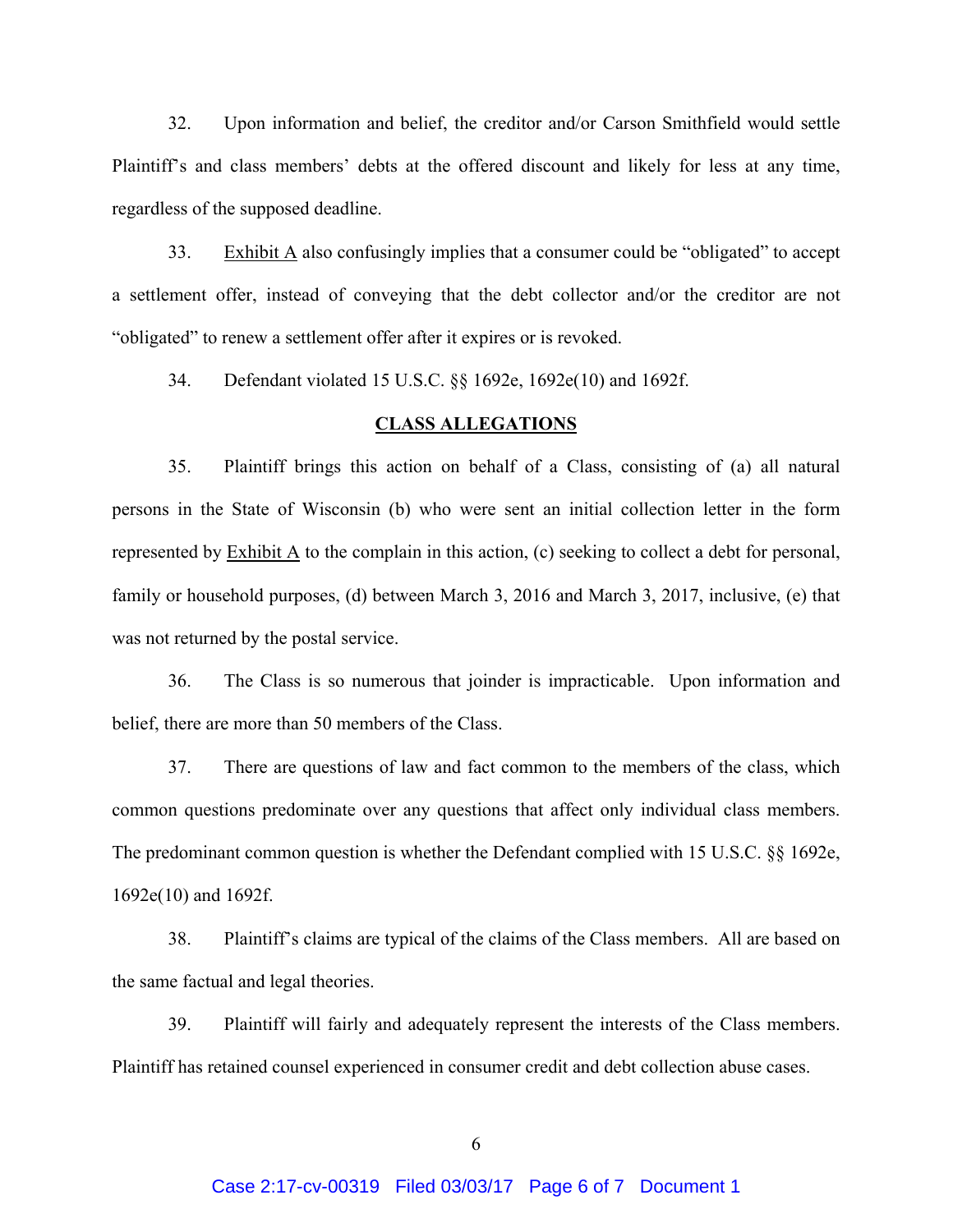40. A class action is superior to other alternative methods of adjudicating this dispute.

Individual cases are not economically feasible.

#### **JURY DEMAND**

41. Plaintiff hereby demands a trial by jury.

#### **PRAYER FOR RELIEF**

WHEREFORE, Plaintiff requests that the Court enter judgment in favor of Plaintiff and

the Class and against Defendant for:

- (a) actual damages;
- (b) statutory damages;
- (c) attorneys' fees, litigation expenses and costs of suit; and
- (d) such other or further relief as the Court deems proper.

Dated: March 3, 2017

#### **ADEMI & O'REILLY, LLP**

 By: s/ John D. Blythin Shpetim Ademi (SBN 1026973) John D. Blythin (SBN 1046105) Mark A. Eldridge (SBN 1089944) Denise L. Morris (SBN 1097911) 3620 East Layton Avenue Cudahy, WI 53110 (414) 482-8000 (414) 482-8001 (fax) sademi@ademilaw.com jblythin@ademilaw.com meldridge@ademilaw.com dmorris@ademilaw.com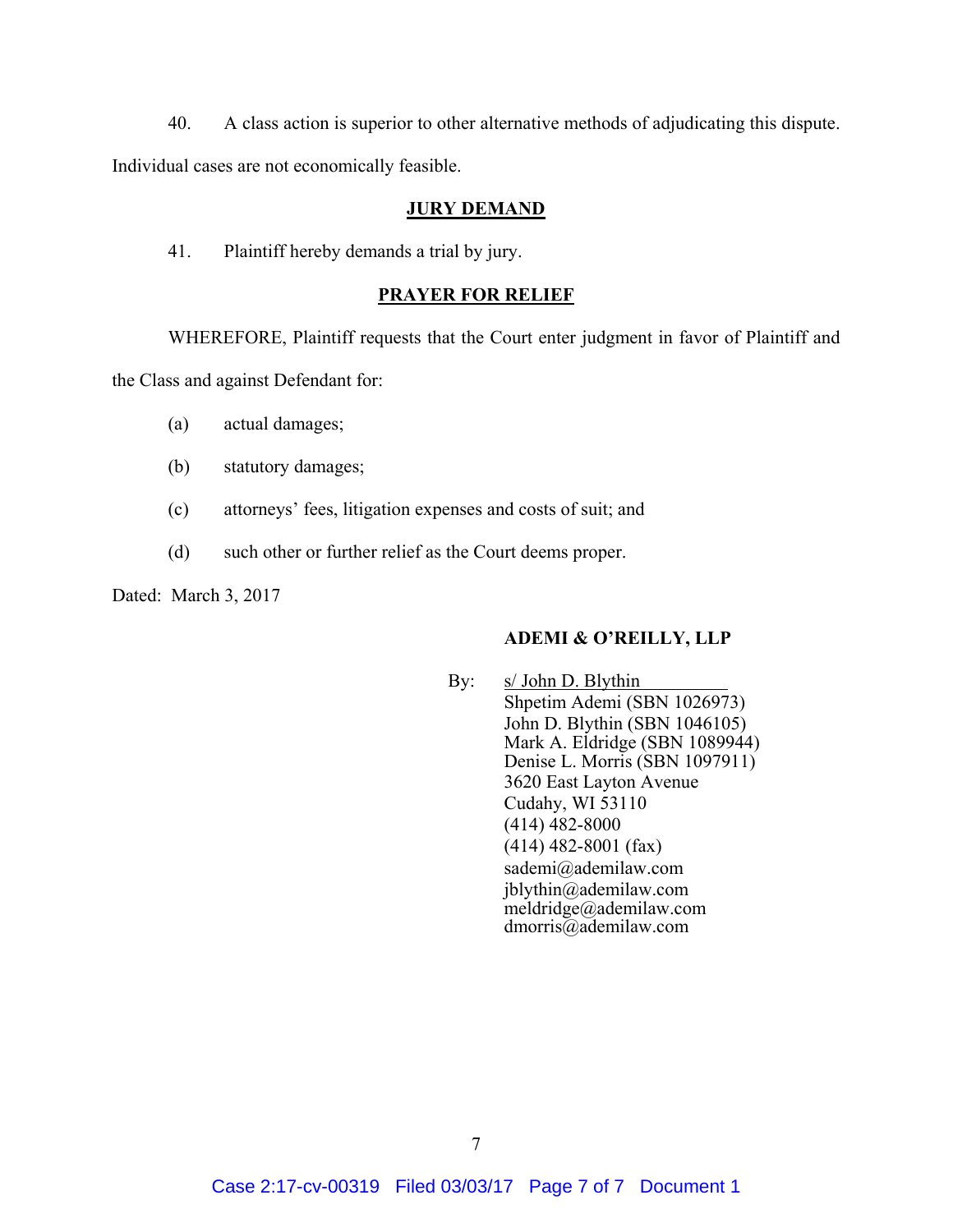# EXHIBIT A

Case 2:17-cv-00319 Filed 03/03/17 Page 1 of 2 Document 1-1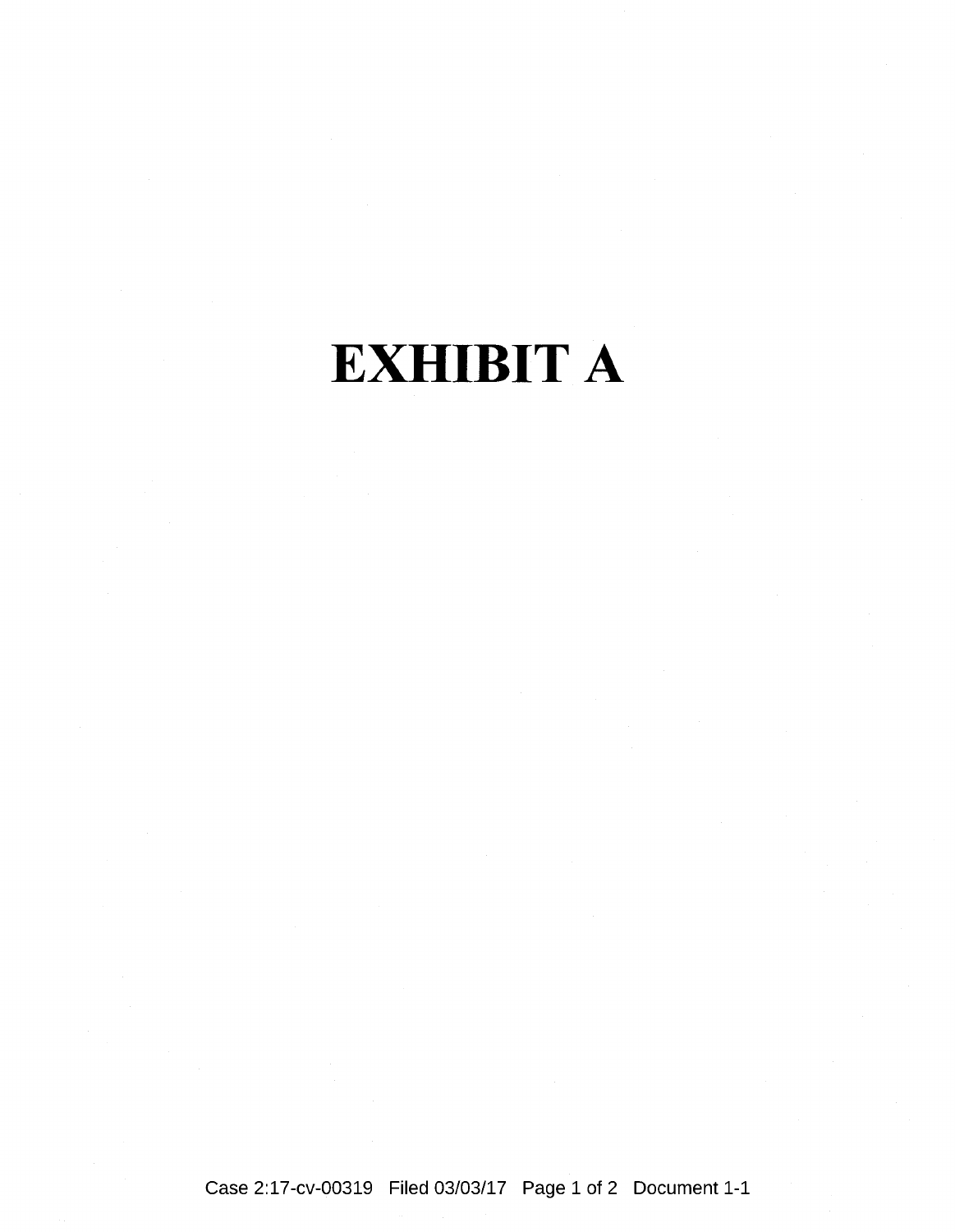

CARSON SMITHFIELD, LLC<br>P.O. BOX 9216 P.O. BOX 9216<br>OLD BETHPAGE, NY 11804 November 23, 2016

Our File Number: 3858<br>Balance Due: \$1,829.58 Current Creditor: Merrick Bank Corporation Original Creditor: Merrick Bank Corporation<br>
riginal Account Number: 3858 Original Account Number:

# IIIIIlIIIIIIIIIIIIIIIIIIIIIIIIIIIIllaiiIiIiiiiIiIIIiiIIiIIii

AMY L VEGA 3000 E SOMERS AVE CUDAHY, WI 53110-1334

Dear Amy L Vega,

Merrick Bank Corporation has hired Carson Smithfield, LLC, to collect the balance due on your account referenced above<br>We are authorized to offer you two settlement options to allow you to settle your account for less than You may accept either settlement offer by first contacting us as outlined below on or before January 15, 2017 and then<br>make payments according to the offer you select.

You have three convenient options to accept this offer:

Visit us at <u>www.solvethatdebt.com</u> and enter your response code<br>Call us at 1,977,304,5075 and make your aggregate use the share that at the contract of

Call us at 1-877-394-5975 and make your payment over the phone tree of charge; or<br>Mail your payment with the voucher below and chock the cottlement entien veu are a

Mail your payment with the voucher below and check the settlement option you are selecting

Choose your settlement offer below

<u>Lump Sum (single payment)</u><br>Merrick Bank Corporation will consider your account settled if you make a one-time payment of \$731.83 (which equals<br>40.0% of the outstanding balance of \$1,829.58) on or before January 15, 2017.

- E<u>xtended Offer (pay over time)</u><br>Merrick Bank Corporation will consider your account settled if you make payments as follows:<br>- A Pomit your first payment in the emaynt of \$39,49 within 35 days from the distinction
	- Remit your first payment in the amount of \$38.12 within 35 days from the date of this letter. Then, continue to make monthly payments in the amount of \$38.12 each, by the first of each month, for the next consecutive 23 months. (24 payments total)
	- Accepting the Extended Payment Offer will result in payment of an amount that is greater than what you would pay<br>under the Lump Sum Offer.

You are under no obligation to accept either of these offers. If you do not accept one of these settlement offers, we will<br>attemnt to contact you to collect the belonge on your acceunt. Less any acumentative of these settl attempt to contact you to collect the balance on your account, less any payments you may have made.

If you have any questions, please contact our office at 1-877-394-5975. The hours of operation are Monday-Friday 8:00<br>AM to 9:00 PM EST & Saturday 8:00 AM – 4:30 PM EST.

This is an attempt to collect <sup>a</sup> debt. Any information obtained will be used for that purpose. This communication is from <sup>a</sup> debt collector.

Sincerely, Carson Smithfield, LLC 225 W. Station Square Dr. Pittsburgh, PA 15219

Please detach and return with payment in envelope provided

Pay-by-Phone

CWLTRO

Or mail payment to:

Carson Smithfield<br>PO BOX 660397

**1 Accepting Lump Sum Option | Accepting Extended Option** 

Make checks payable to Carson Smithfield<br>
Mame: Amy L Vega Name: Amy L Vega<br>
Madress: 3000 E Somers Ave Cudahy, WI 53110-1334

Payment Enclosed: \$

PO BOX 660397 **Department of the COVID-STAND COVID-STAND PO BOX 660397** please check here if address correction<br>Dallas, TX 75266-0397 **Dallas** and indicate changes above is needed and indicate changes above.

Case 2:17-cv-00319 Filed 03/4 The Case 2:17-cv-00319 Filed 03/4

Call 1-877-394-5975 to set up a FREE payment by phone Account number: 3858

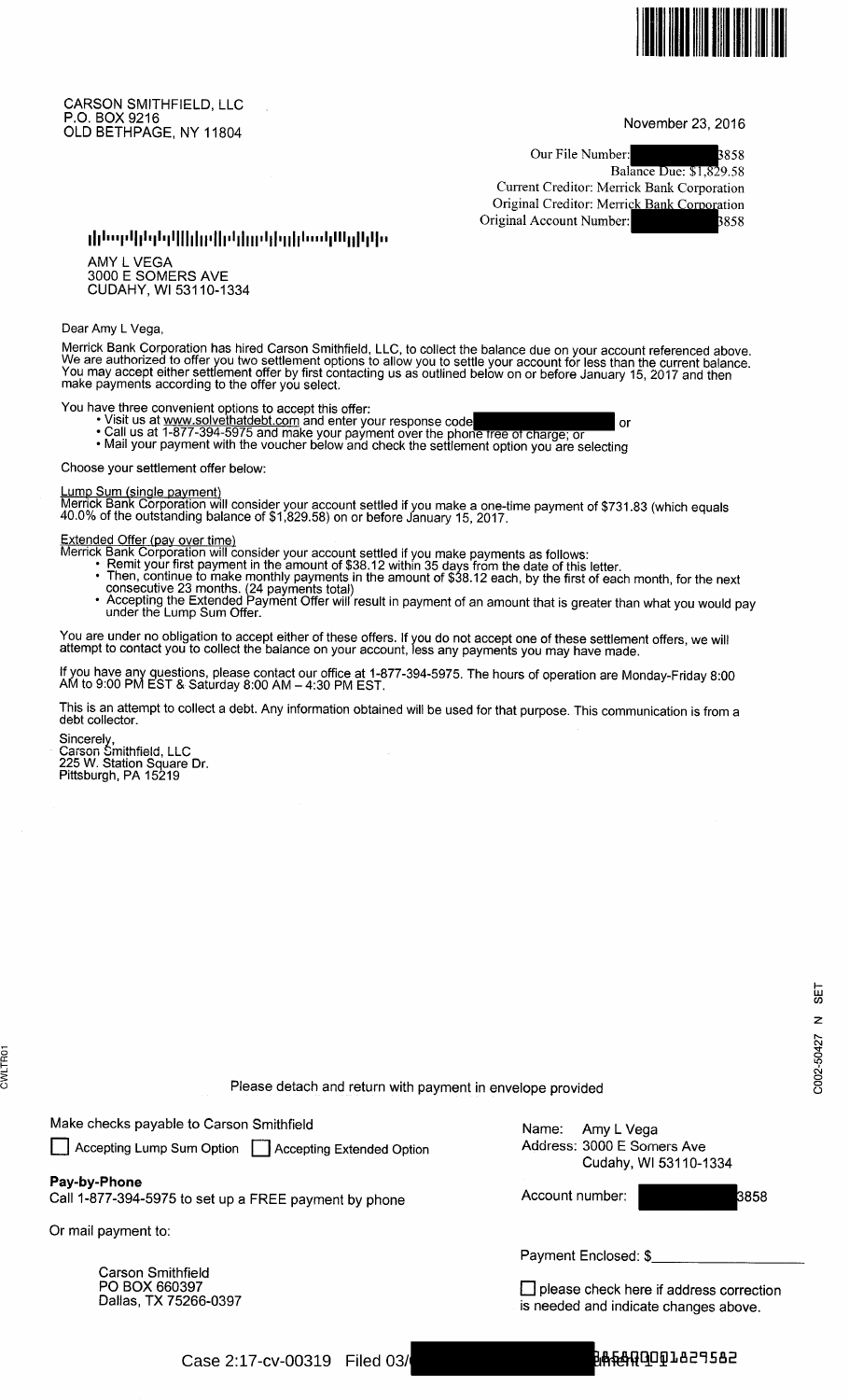# **CIVIL COVER SHEET**

The JS 44 civil cover sheet and the information contained herein neither replace nor supplement the filing and service of pleadings or other papers as required by law, except as provided<br>by local rules of court. This form,

| Place an X in the appropriate Box:                                                                                                                                                                                                                                                                                                                                                                                                                                                                                                                                                  |                                                                                                                                                                                                                                                                                                                                                                                                                                                                                                                                      | Green Bay Division                                                                                                                                                                                                                                                                                                                                                                                                                                                                                                                           |                                                                                                                                                                                                                                                                                                                                                                                                                                                                                                                                                                                        | Milwaukee Division                                                                                                                                                                                                                                                                                                                                                                                                           |                                                                                                                                                                                                                                                                                                                                                                                                                                                                                                                                                                                                                                                                       |
|-------------------------------------------------------------------------------------------------------------------------------------------------------------------------------------------------------------------------------------------------------------------------------------------------------------------------------------------------------------------------------------------------------------------------------------------------------------------------------------------------------------------------------------------------------------------------------------|--------------------------------------------------------------------------------------------------------------------------------------------------------------------------------------------------------------------------------------------------------------------------------------------------------------------------------------------------------------------------------------------------------------------------------------------------------------------------------------------------------------------------------------|----------------------------------------------------------------------------------------------------------------------------------------------------------------------------------------------------------------------------------------------------------------------------------------------------------------------------------------------------------------------------------------------------------------------------------------------------------------------------------------------------------------------------------------------|----------------------------------------------------------------------------------------------------------------------------------------------------------------------------------------------------------------------------------------------------------------------------------------------------------------------------------------------------------------------------------------------------------------------------------------------------------------------------------------------------------------------------------------------------------------------------------------|------------------------------------------------------------------------------------------------------------------------------------------------------------------------------------------------------------------------------------------------------------------------------------------------------------------------------------------------------------------------------------------------------------------------------|-----------------------------------------------------------------------------------------------------------------------------------------------------------------------------------------------------------------------------------------------------------------------------------------------------------------------------------------------------------------------------------------------------------------------------------------------------------------------------------------------------------------------------------------------------------------------------------------------------------------------------------------------------------------------|
| I. (a) PLAINTIFFS                                                                                                                                                                                                                                                                                                                                                                                                                                                                                                                                                                   |                                                                                                                                                                                                                                                                                                                                                                                                                                                                                                                                      |                                                                                                                                                                                                                                                                                                                                                                                                                                                                                                                                              | <b>DEFENDANTS</b>                                                                                                                                                                                                                                                                                                                                                                                                                                                                                                                                                                      |                                                                                                                                                                                                                                                                                                                                                                                                                              |                                                                                                                                                                                                                                                                                                                                                                                                                                                                                                                                                                                                                                                                       |
| <b>AMY VEGA</b>                                                                                                                                                                                                                                                                                                                                                                                                                                                                                                                                                                     |                                                                                                                                                                                                                                                                                                                                                                                                                                                                                                                                      |                                                                                                                                                                                                                                                                                                                                                                                                                                                                                                                                              |                                                                                                                                                                                                                                                                                                                                                                                                                                                                                                                                                                                        | CARSON SMITHFIELD, LLC                                                                                                                                                                                                                                                                                                                                                                                                       |                                                                                                                                                                                                                                                                                                                                                                                                                                                                                                                                                                                                                                                                       |
| Milwaukee<br>County of Residence of First Listed Plaintiff<br>(b)<br>(EXCEPT IN U.S. PLAINTIFF CASES)                                                                                                                                                                                                                                                                                                                                                                                                                                                                               |                                                                                                                                                                                                                                                                                                                                                                                                                                                                                                                                      |                                                                                                                                                                                                                                                                                                                                                                                                                                                                                                                                              | County of Residence of First Listed Defendant<br>(IN U.S. PLAINTIFF CASES ONLY)<br>NOTE: IN LAND CONDEMNATION CASES, USE THE LOCATION OF THE<br>LAND INVOLVED.                                                                                                                                                                                                                                                                                                                                                                                                                         |                                                                                                                                                                                                                                                                                                                                                                                                                              |                                                                                                                                                                                                                                                                                                                                                                                                                                                                                                                                                                                                                                                                       |
| (c)                                                                                                                                                                                                                                                                                                                                                                                                                                                                                                                                                                                 | Attorney's (Firm Name, Address, and Telephone Number)<br>Ademi & O'Reilly, LLP, 3620 E. Layton Ave., Cudahy, WI 53110<br>(414) 482-8000-Telephone (414) 482-8001-Facsimile                                                                                                                                                                                                                                                                                                                                                           |                                                                                                                                                                                                                                                                                                                                                                                                                                                                                                                                              | Attorneys (If Known)                                                                                                                                                                                                                                                                                                                                                                                                                                                                                                                                                                   |                                                                                                                                                                                                                                                                                                                                                                                                                              |                                                                                                                                                                                                                                                                                                                                                                                                                                                                                                                                                                                                                                                                       |
| II. BASIS OF JURISDICTION                                                                                                                                                                                                                                                                                                                                                                                                                                                                                                                                                           |                                                                                                                                                                                                                                                                                                                                                                                                                                                                                                                                      |                                                                                                                                                                                                                                                                                                                                                                                                                                                                                                                                              |                                                                                                                                                                                                                                                                                                                                                                                                                                                                                                                                                                                        | <b>III. CITIZENSHIP OF PRINCIPAL PARTIES</b> (Place an "X" in One Box for Plaintiff                                                                                                                                                                                                                                                                                                                                          |                                                                                                                                                                                                                                                                                                                                                                                                                                                                                                                                                                                                                                                                       |
| (Place an "X" in One Box Only)<br>$\triangledown$ 3 Federal Question<br>$1$ U.S. Government<br>Plaintiff<br>(U.S. Government Not a Party)                                                                                                                                                                                                                                                                                                                                                                                                                                           |                                                                                                                                                                                                                                                                                                                                                                                                                                                                                                                                      |                                                                                                                                                                                                                                                                                                                                                                                                                                                                                                                                              | (For Diversity Cases Only)<br>Citizen of This State                                                                                                                                                                                                                                                                                                                                                                                                                                                                                                                                    | DEF<br>PTF<br>$\Box$ 1<br>$\Box$ <sup>1</sup><br>Incorporated or Principal Place<br>of Business In This State                                                                                                                                                                                                                                                                                                                | and One Box for Defendant)<br>PTF<br>DEF<br>$\Box$ 4<br>п<br>$\overline{4}$                                                                                                                                                                                                                                                                                                                                                                                                                                                                                                                                                                                           |
| U.S. Government<br>$\Box$ 2<br>Defendant                                                                                                                                                                                                                                                                                                                                                                                                                                                                                                                                            | Diversity<br>$\Box$ 4                                                                                                                                                                                                                                                                                                                                                                                                                                                                                                                | (Indicate Citizenship of Parties in Item III)                                                                                                                                                                                                                                                                                                                                                                                                                                                                                                | Citizen of Another State                                                                                                                                                                                                                                                                                                                                                                                                                                                                                                                                                               | Incorporated and Principal Place<br>$\prod 2$<br>2<br>п<br>of Business In Another State                                                                                                                                                                                                                                                                                                                                      | $\Box$ 5<br>П.<br>5                                                                                                                                                                                                                                                                                                                                                                                                                                                                                                                                                                                                                                                   |
|                                                                                                                                                                                                                                                                                                                                                                                                                                                                                                                                                                                     |                                                                                                                                                                                                                                                                                                                                                                                                                                                                                                                                      |                                                                                                                                                                                                                                                                                                                                                                                                                                                                                                                                              | Citizen or Subject of a<br>Foreign Country                                                                                                                                                                                                                                                                                                                                                                                                                                                                                                                                             | Foreign Nation<br>$\Box$ <sup>3</sup><br>П<br>3                                                                                                                                                                                                                                                                                                                                                                              | $\Box$ 6<br>$\Box$ 6                                                                                                                                                                                                                                                                                                                                                                                                                                                                                                                                                                                                                                                  |
| IV. NATURE OF SUIT (Place an "X" in One Box Only)<br><b>CONTRACT</b>                                                                                                                                                                                                                                                                                                                                                                                                                                                                                                                | <b>TORTS</b>                                                                                                                                                                                                                                                                                                                                                                                                                                                                                                                         |                                                                                                                                                                                                                                                                                                                                                                                                                                                                                                                                              | <b>FORFEITURE/PENALTY</b>                                                                                                                                                                                                                                                                                                                                                                                                                                                                                                                                                              | <b>BANKRUPTCY</b>                                                                                                                                                                                                                                                                                                                                                                                                            | <b>OTHER STATUTES</b>                                                                                                                                                                                                                                                                                                                                                                                                                                                                                                                                                                                                                                                 |
| 110 Insurance<br>$\Box$ 120 Marine<br>130 Miller Act<br>140 Negotiable Instrument<br>150 Recovery of Overpayment<br>& Enforcement of Judgment<br>151 Medicare Act<br>152 Recovery of Defaulted<br>Student Loans<br>(Excl. Veterans)<br>153 Recovery of Overpayment<br>of Veteran's Benefits<br>160 Stockholders' Suits<br>190 Other Contract<br>195 Contract Product Liability<br>196 Franchise<br><b>REAL PROPERTY</b><br>210 Land Condemnation<br>220 Foreclosure<br>230 Rent Lease & Ejectment<br>240 Torts to Land<br>245 Tort Product Liability<br>290 All Other Real Property | PERSONAL INJURY<br>310 Airplane<br>315 Airplane Product<br>Liability<br>IП<br>320 Assault, Libel &<br>Slander<br>330 Federal Employers'<br>Liability<br>340 Marine<br>345 Marine Product<br>Liability<br>350 Motor Vehicle<br>355 Motor Vehicle<br>Product Liability<br>360 Other Personal<br>Injury<br><b>CIVIL RIGHTS</b><br>441 Voting<br>442 Employment<br>443 Housing/<br>IП<br>Accommodations<br>444 Welfare<br>п<br>445 Amer. w/Disabilities -<br>Employment<br>446 Amer. w/Disabilities -<br>Other<br>440 Other Civil Rights | PERSONAL INJURY<br>п<br>362 Personal Injury -<br>Med. Malpractice<br>365 Personal Injury -<br>Product Liability<br>368 Asbestos Personal<br>Injury Product<br>Liability<br>PERSONAL PROPERTY<br>П<br>370 Other Fraud<br>371 Truth in Lending<br>$\Box$<br>380 Other Personal<br>п<br>Property Damage<br>385 Property Damage<br>Product Liability<br>PRISONER PETITIONS<br>510 Motions to Vacate<br>Sentence<br><b>Habeas Corpus:</b><br>530 General<br>535 Death Penalty<br>540 Mandamus & Other<br>550 Civil Rights<br>555 Prison Condition | 610 Agriculture<br>620 Other Food & Drug<br>625 Drug Related Seizure<br>of Property 21 USC 881<br>630 Liquor Laws<br>640 R.R. & Truck<br>650 Airline Regs.<br>660 Occupational<br>Safety/Health<br>$\Box$ 690 Other<br><b>LABOR</b><br>710 Fair Labor Standards<br>Act<br>720 Labor/Mgmt. Relations<br>730 Labor/Mgmt.Reporting<br>& Disclosure Act<br>740 Railway Labor Act<br>790 Other Labor Litigation<br>791 Empl. Ret. Inc.<br>Security Act<br><b>IMMIGRATION</b><br>462 Naturalization Application<br>463 Habeas Corpus -<br>Alien Detainee<br>465 Other Immigration<br>Actions | 422 Appeal 28 USC 158<br>423 Withdrawal<br>28 USC 157<br><b>PROPERTY RIGHTS</b><br>820 Copyrights<br>□ 830 Patent<br>840 Trademark<br><b>SOCIAL SECURITY</b><br>$\sqrt{861}$ HIA (1395ff)<br>862 Black Lung (923)<br>$\Box$ 863 DIWC/DIWW (405(g))<br>$\Box$ 864 SSID Title XVI<br>$\Box$ 865 RSI (405(g))<br><b>FEDERAL TAX SUITS</b><br>870 Taxes (U.S. Plaintiff<br>or Defendant)<br>□ 871 IRS-Third Party<br>26 USC 7609 | $\Box$<br>400 State Reapportionment<br>410 Antitrust<br>430 Banks and Banking<br>450 Commerce<br>460 Deportation<br>470 Racketeer Influenced and<br>Corrupt Organizations<br>480 Consumer Credit<br>490 Cable/Sat TV<br>810 Selective Service<br>850 Securities/Commodities/<br>Exchange<br>875 Customer Challenge<br>П<br>12 USC 3410<br>890 Other Statutory Actions<br>891 Agricultural Acts<br>П<br>892 Economic Stabilization Act<br>893 Environmental Matters<br>894 Energy Allocation Act<br>895 Freedom of Information<br>П<br>Act<br>900 Appeal of Fee Determination<br>Under Equal Access<br>to Justice<br>950 Constitutionality of<br><b>State Statutes</b> |
| V. ORIGIN<br>Original<br>☑<br>Proceeding                                                                                                                                                                                                                                                                                                                                                                                                                                                                                                                                            | (Place an "X" in One Box Only)<br>$\Box$ 2 Removed from<br>П.<br>3<br><b>State Court</b>                                                                                                                                                                                                                                                                                                                                                                                                                                             | Remanded from<br>Appellate Court                                                                                                                                                                                                                                                                                                                                                                                                                                                                                                             | $\Box$ 4 Reinstated or $\Box$ 5<br>Reopened                                                                                                                                                                                                                                                                                                                                                                                                                                                                                                                                            | Transferred from<br>$\Box$ 6 Multidistrict<br>another district<br>Litigation<br>(specify)                                                                                                                                                                                                                                                                                                                                    | Appeal to District<br>Judge from<br>П.<br>Magistrate<br>Judgment                                                                                                                                                                                                                                                                                                                                                                                                                                                                                                                                                                                                      |
| VI. CAUSE OF ACTION                                                                                                                                                                                                                                                                                                                                                                                                                                                                                                                                                                 | 15 U.S.C. 1692 et seq<br>Brief description of cause:                                                                                                                                                                                                                                                                                                                                                                                                                                                                                 |                                                                                                                                                                                                                                                                                                                                                                                                                                                                                                                                              |                                                                                                                                                                                                                                                                                                                                                                                                                                                                                                                                                                                        | Cite the U.S. Civil Statute under which you are filing (Do not cite jurisdictional statutes unless diversity):                                                                                                                                                                                                                                                                                                               |                                                                                                                                                                                                                                                                                                                                                                                                                                                                                                                                                                                                                                                                       |
| Violation of Fair Debt Collection Practices Act<br>VII. REQUESTED IN<br>☑<br>CHECK IF THIS IS A CLASS ACTION<br>UNDER F.R.C.P. 23<br><b>COMPLAINT:</b>                                                                                                                                                                                                                                                                                                                                                                                                                              |                                                                                                                                                                                                                                                                                                                                                                                                                                                                                                                                      | <b>DEMAND \$</b>                                                                                                                                                                                                                                                                                                                                                                                                                                                                                                                             | <b>JURY DEMAND:</b>                                                                                                                                                                                                                                                                                                                                                                                                                                                                                                                                                                    | CHECK YES only if demanded in complaint:<br>$\mathbf{Z}$ Yes<br>$\Box$ No                                                                                                                                                                                                                                                                                                                                                    |                                                                                                                                                                                                                                                                                                                                                                                                                                                                                                                                                                                                                                                                       |
| VIII. RELATED CASE(S)<br>IF ANY                                                                                                                                                                                                                                                                                                                                                                                                                                                                                                                                                     | (See instructions):                                                                                                                                                                                                                                                                                                                                                                                                                                                                                                                  | <b>JUDGE</b>                                                                                                                                                                                                                                                                                                                                                                                                                                                                                                                                 |                                                                                                                                                                                                                                                                                                                                                                                                                                                                                                                                                                                        | DOCKET NUMBER                                                                                                                                                                                                                                                                                                                                                                                                                |                                                                                                                                                                                                                                                                                                                                                                                                                                                                                                                                                                                                                                                                       |
| DATE<br>March 3, 2017<br><b>FOR OFFICE USE ONLY</b>                                                                                                                                                                                                                                                                                                                                                                                                                                                                                                                                 |                                                                                                                                                                                                                                                                                                                                                                                                                                                                                                                                      | s/ John D. Blythin                                                                                                                                                                                                                                                                                                                                                                                                                                                                                                                           | SIGNATURE OF ATTORNEY OF RECORD                                                                                                                                                                                                                                                                                                                                                                                                                                                                                                                                                        |                                                                                                                                                                                                                                                                                                                                                                                                                              |                                                                                                                                                                                                                                                                                                                                                                                                                                                                                                                                                                                                                                                                       |
| RECEIPT#                                                                                                                                                                                                                                                                                                                                                                                                                                                                                                                                                                            | AMOUNT<br>Ja <del>se z∷±7-cv-uu</del> 3                                                                                                                                                                                                                                                                                                                                                                                                                                                                                              | PLYING IFP                                                                                                                                                                                                                                                                                                                                                                                                                                                                                                                                   | JUDGE.<br>Filed 03/03/17<br>Page 1 of 2                                                                                                                                                                                                                                                                                                                                                                                                                                                                                                                                                | <b>MAG</b> JUDGE<br><del>Docum</del> ent 1-2                                                                                                                                                                                                                                                                                                                                                                                 |                                                                                                                                                                                                                                                                                                                                                                                                                                                                                                                                                                                                                                                                       |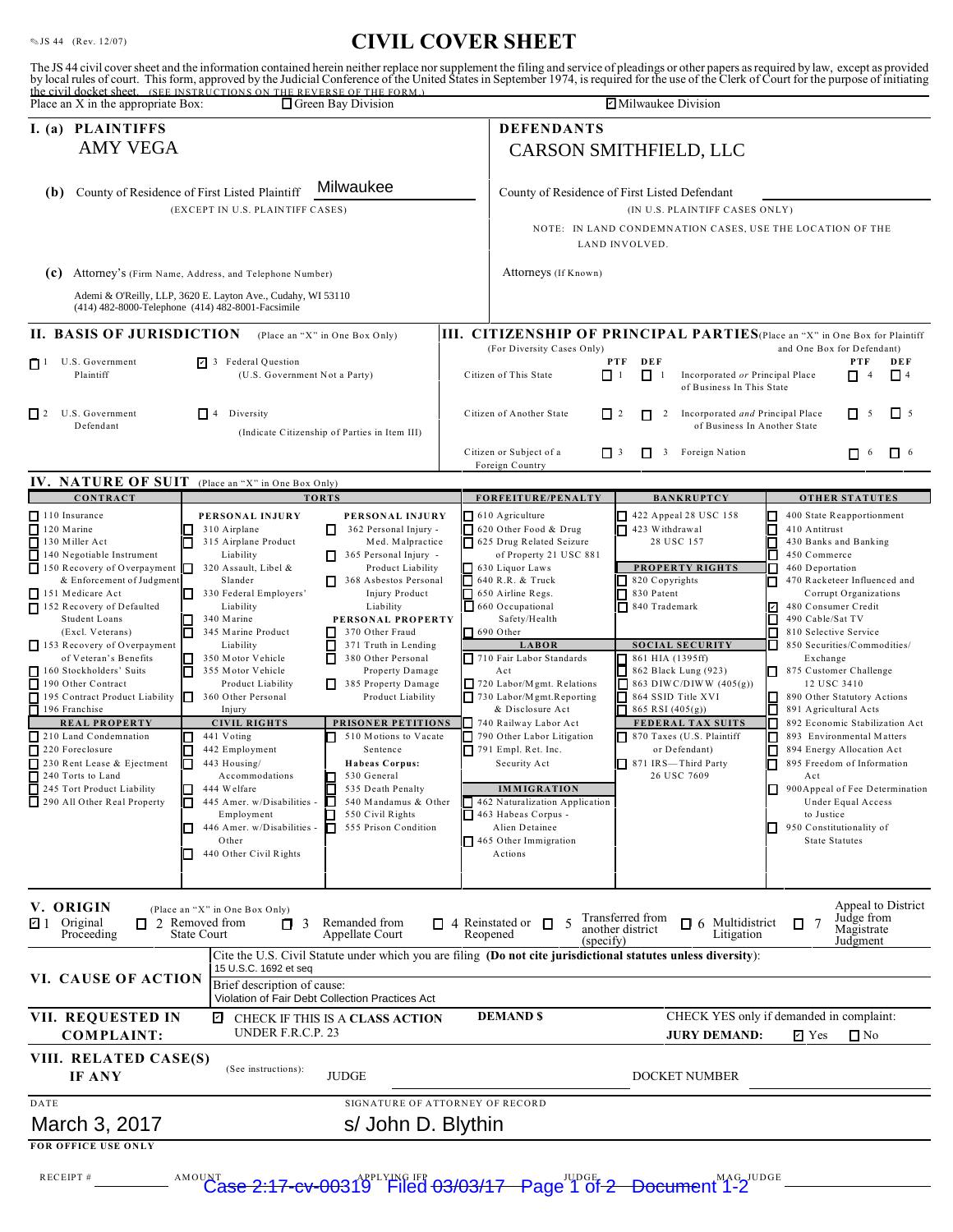#### **INSTRUCTIONS FOR ATTORNEYS COMPLETING CIVIL COVER SHEET FORM JS 44**

#### Authority For Civil Cover Sheet

The JS 44 civil cover sheet and the information contained herein neither replaces nor supplements the filings and service of pleading or other papers as required by law, except as provided by local rules of court. This form, approved by the Judicial Conference of the United States in September 1974, is required for the use of the Clerk of Court for the purpose of initiating the civil docket sheet. Consequently, a civil cover sheet is submitted to the Clerk of Court for each civil complaint filed. The attorney filing a case should complete the form as follows:

**I. (a) Plaintiffs-Defendants.** Enter names (last, first, middle initial) of plaintiff and defendant. If the plaintiff or defendant is a government agency, use only the full name or standard abbreviations. If the plaintiff or defendant is an official within a government agency, identify first the agency and then the official, giving both name and title.

(b) County of Residence. For each civil case filed, except U.S. plaintiff cases, enter the name of the county where the first listed plaintiff resides at the time of filing. In U.S. plaintiff cases, enter the name of the county in which the first listed defendant resides at the time of filing. (NOTE: In land condemnation cases, the county of residence of the "defendant" is the location of the tract of land involved.)

(c) Attorneys. Enter the firm name, address, telephone number, and attorney of record. If there are several attorneys, list them on an attachment, noting in this section "(see attachment)".

 **II. Jurisdiction**. The basis of jurisdiction is set forth under Rule 8(a), F.R.C.P., which requires that jurisdictions be shown in pleadings. Place an "X" in one of the boxes. If there is more than one basis of jurisdiction, precedence is given in the order shown below.

United States plaintiff. (1) Jurisdiction based on 28 U.S.C. 1345 and 1348. Suits by agencies and officers of the United States are included here.

United States defendant. (2) When the plaintiff is suing the United States, its officers or agencies, place an "X" in this box.

Federal question. (3) This refers to suits under 28 U.S.C. 1331, where jurisdiction arises under the Constitution of the United States, an amendment to the Constitution, an act of Congress or a treaty of the United States. In cases where the U.S. is a party, the U.S. plaintiff or defendant code takes precedence, and box 1 or 2 should be marked.

Diversity of citizenship. (4) This refers to suits under 28 U.S.C. 1332, where parties are citizens of different states. When Box 4 is checked, the citizenship of the different parties must be checked. (See Section III below; federal question actions take precedence over diversity cases.)

**III. Residence (citizenship) of Principal Parties.** This section of the JS 44 is to be completed if diversity of citizenship wasindicated above. Mark this section for each principal party.

**IV. Nature of Suit**. Place an "X" in the appropriate box. If the nature of suit cannot be determined, be sure the cause of action, in Section VI below, is sufficient to enable the deputy clerk or the statistical clerks in the Administrative Office to determine the nature of suit. If the cause fits more than one nature of suit, select the most definitive.

**V. Origin**. Place an "X" in one of the seven boxes.

Original Proceedings. (1) Cases which originate in the United States district courts.

Removed from State Court. (2) Proceedings initiated in state courts may be removed to the district courts under Title 28 U.S.C., Section 1441. When the petition for removal is granted, check this box.

Remanded from Appellate Court. (3) Check this box for cases remanded to the district court for further action. Use the date of remand as the filing date.

Reinstated or Reopened. (4) Check this box for cases reinstated or reopened in the district court. Use the reopening date as the filing date.

Transferred from Another District. (5) For cases transferred under Title 28 U.S.C. Section 1404(a). Do not use this for within district transfers or multidistrict litigation transfers.

Multidistrict Litigation. (6) Check this box when a multidistrict case is transferred into the district under authority of Title 28 U.S.C. Section 1407. When this box is checked, do not check (5) above.

Appeal to District Judge from Magistrate Judgment. (7) Check this box for an appeal from a magistrate judge's decision.

**VI. Cause of Action**. Report the civil statute directly related to the cause of action and give a brief description of the cause. **Do not cite jurisdictional statutes unless diversity.** Example: U.S. Civil Statute: 47 USC 553<br>Brief Description: <u>Unauthorized reception of cable service</u>

**VII. Requested in Complaint**. Class Action. Place an "X" in this box if you are filing a class action under Rule 23, F.R.Cv.P.

Demand. In this space enter the dollar amount (in thousands of dollars) being demanded or indicate other demand such as a preliminary injunction.

Jury Demand. Check the appropriate box to indicate whether or not a jury is being demanded.

**VIII. Related Cases**. This section of the JS 44 is used to reference related pending cases if any. If there are related pending cases, insert the docket numbers and the corresponding judge names for such cases.

**Date and Attorney Signature**. Date and sign the civil cover sheet.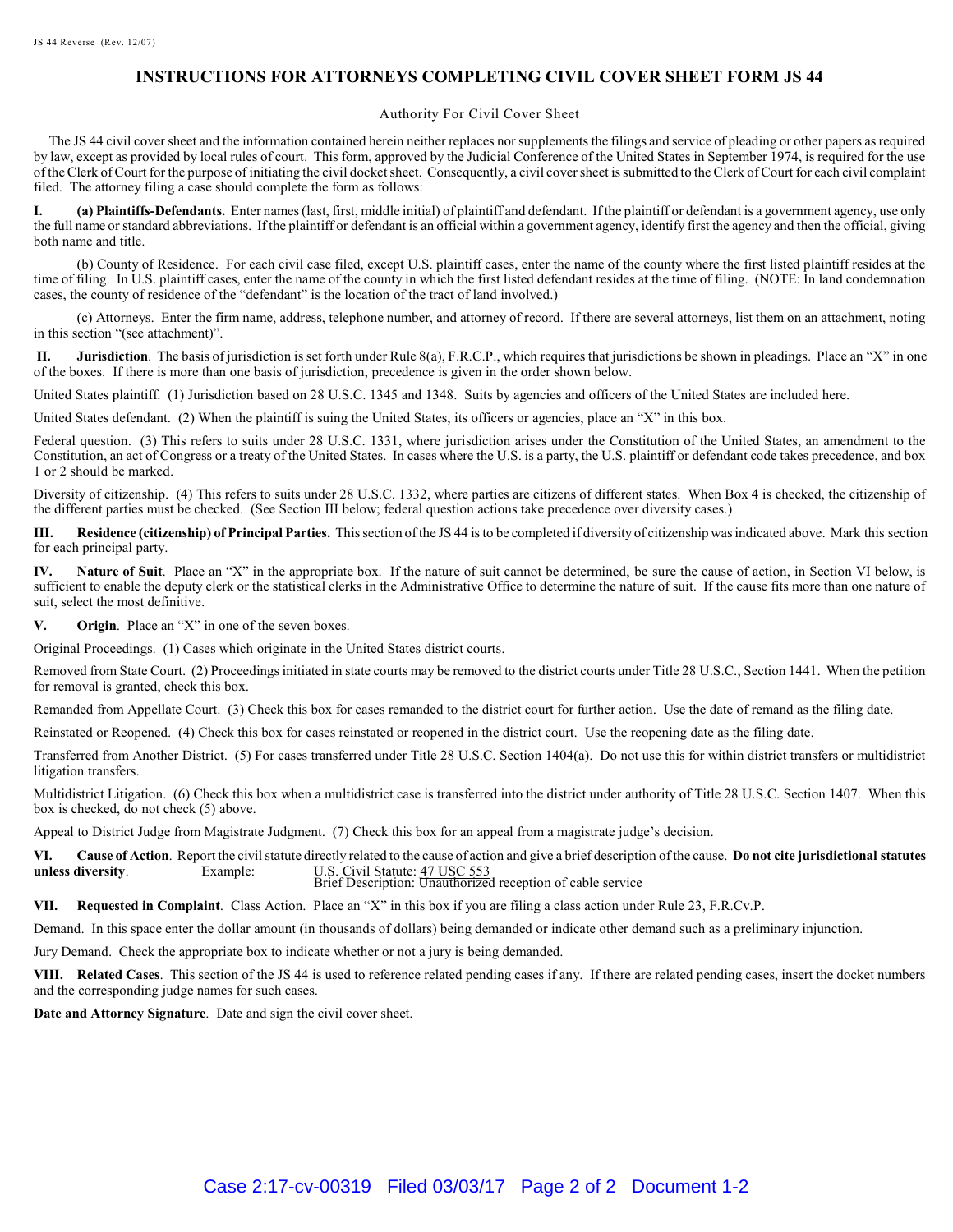# UNITED STATES DISTRICT COURT

for the

Eastern District of Wisconsin

| AMY VEGA               |                            |  |
|------------------------|----------------------------|--|
| Plaintiff              |                            |  |
| v.                     | Civil Action No. 17-cv-319 |  |
|                        |                            |  |
| CARSON SMITHFIELD, LLC |                            |  |
| Defendant              |                            |  |

**SUMMONS IN A CIVIL ACTION**

To: *(Defendant's name and address)* CARSON SMITHFIELD, LLC c/o C T CORPORATION SYSTEM 8020 EXCELSIOR DR., SUITE 200 MADISON, WI 53717

A lawsuit has been filed against you.

Within 21 days after service of this summons on you (not counting the day you received it) — or 60 days if you are the United States or a United States agency, or an officer or employee of the United States described in Fed. R. Civ. P. 12 (a)(2) or (3) — you must serve on the plaintiff an answer to the attached complaint or a motion under Rule 12 of the Federal Rules of Civil Procedure. The answer or motion must be served on the plaintiff or plaintiff's attorney, whose name and address are:

John D. Blythin Ademi & O'Reilly, LLP 3620 East Layton Avenue Cudahy, WI 53110 (414) 482-8000-Telephone

If you fail to respond, judgment by default will be entered against you for the relief demanded in the complaint. You also must file your answer or motion with the court.

*CLERK OF COURT*

Date:

*Signature of Clerk or Deputy Clerk*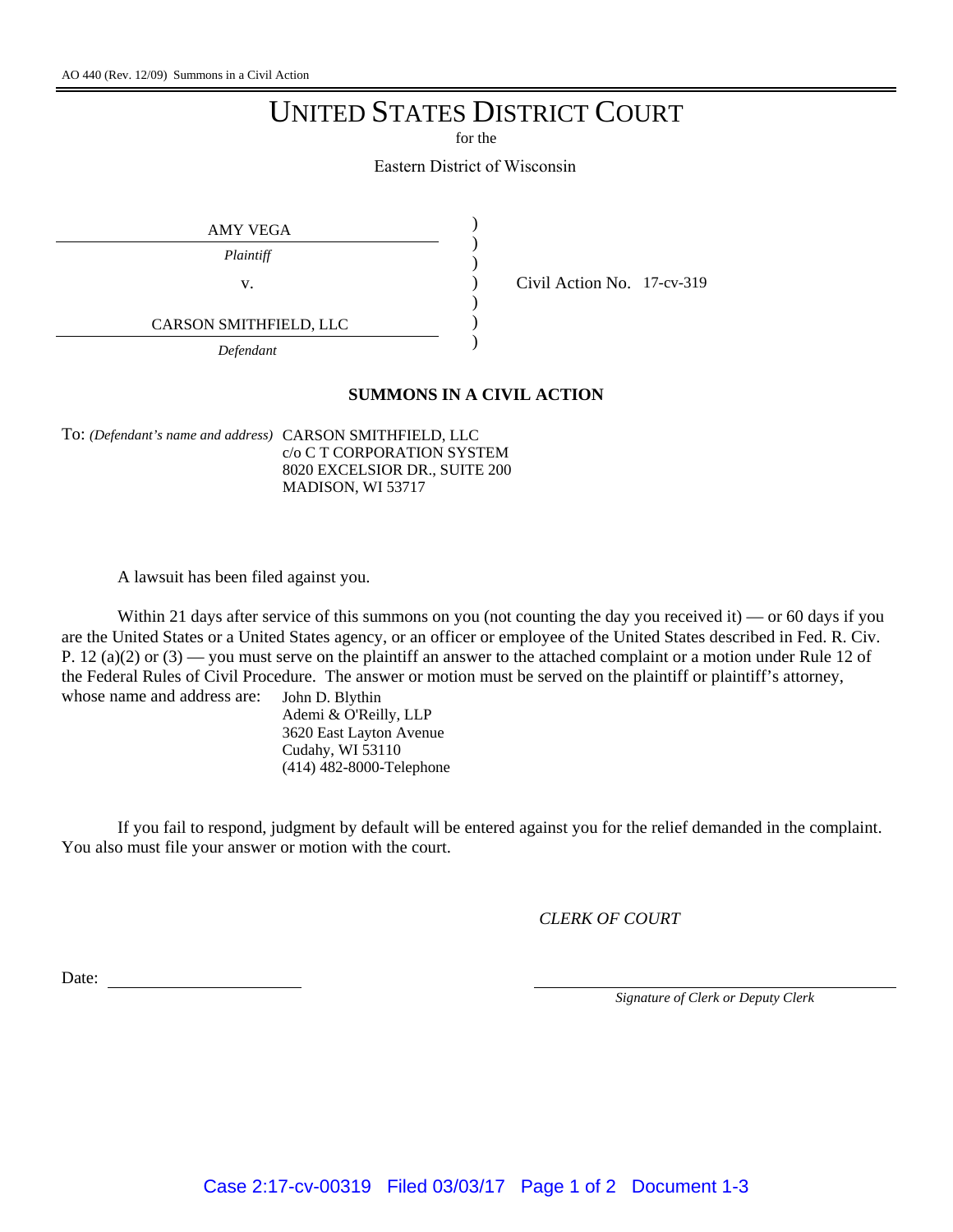Civil Action No. 17-cv-319

#### **PROOF OF SERVICE**

# *(This section should not be filed with the court unless required by Fed. R. Civ. P. 4 (l))*

|       | This summons for (name of individual and title, if any)                                         |                                                                             |                                                                                    |      |  |  |  |  |  |
|-------|-------------------------------------------------------------------------------------------------|-----------------------------------------------------------------------------|------------------------------------------------------------------------------------|------|--|--|--|--|--|
|       | was received by me on <i>(date)</i>                                                             |                                                                             |                                                                                    |      |  |  |  |  |  |
|       | $\Box$ I personally served the summons on the individual at (place)                             |                                                                             |                                                                                    |      |  |  |  |  |  |
|       |                                                                                                 | $\frac{1}{\sqrt{1-\frac{1}{2}}\cdot\frac{1}{\sqrt{1-\frac{1}{2}}}}$<br>; or |                                                                                    |      |  |  |  |  |  |
|       | $\Box$ I left the summons at the individual's residence or usual place of abode with (name)     |                                                                             |                                                                                    |      |  |  |  |  |  |
|       | , a person of suitable age and discretion who resides there,                                    |                                                                             |                                                                                    |      |  |  |  |  |  |
|       | , and mailed a copy to the individual's last known address; or<br>on (date)                     |                                                                             |                                                                                    |      |  |  |  |  |  |
|       | $\Box$ I served the summons on (name of individual)<br>, who is<br><u> Andrew Marian (1986)</u> |                                                                             |                                                                                    |      |  |  |  |  |  |
|       |                                                                                                 |                                                                             | designated by law to accept service of process on behalf of (name of organization) |      |  |  |  |  |  |
|       |                                                                                                 |                                                                             | on (date)                                                                          | ; or |  |  |  |  |  |
|       | $\Box$ I returned the summons unexecuted because                                                |                                                                             | ; or                                                                               |      |  |  |  |  |  |
|       | $\Box$ Other (specify):                                                                         |                                                                             |                                                                                    |      |  |  |  |  |  |
|       |                                                                                                 |                                                                             |                                                                                    |      |  |  |  |  |  |
|       | My fees are \$                                                                                  |                                                                             | for travel and \$ for services, for a total of \$                                  | 0.00 |  |  |  |  |  |
|       | I declare under penalty of perjury that this information is true.                               |                                                                             |                                                                                    |      |  |  |  |  |  |
|       |                                                                                                 |                                                                             |                                                                                    |      |  |  |  |  |  |
| Date: |                                                                                                 |                                                                             | Server's signature                                                                 |      |  |  |  |  |  |
|       |                                                                                                 |                                                                             | Printed name and title                                                             |      |  |  |  |  |  |
|       |                                                                                                 |                                                                             |                                                                                    |      |  |  |  |  |  |
|       |                                                                                                 |                                                                             | Server's address                                                                   |      |  |  |  |  |  |

Additional information regarding attempted service, etc: